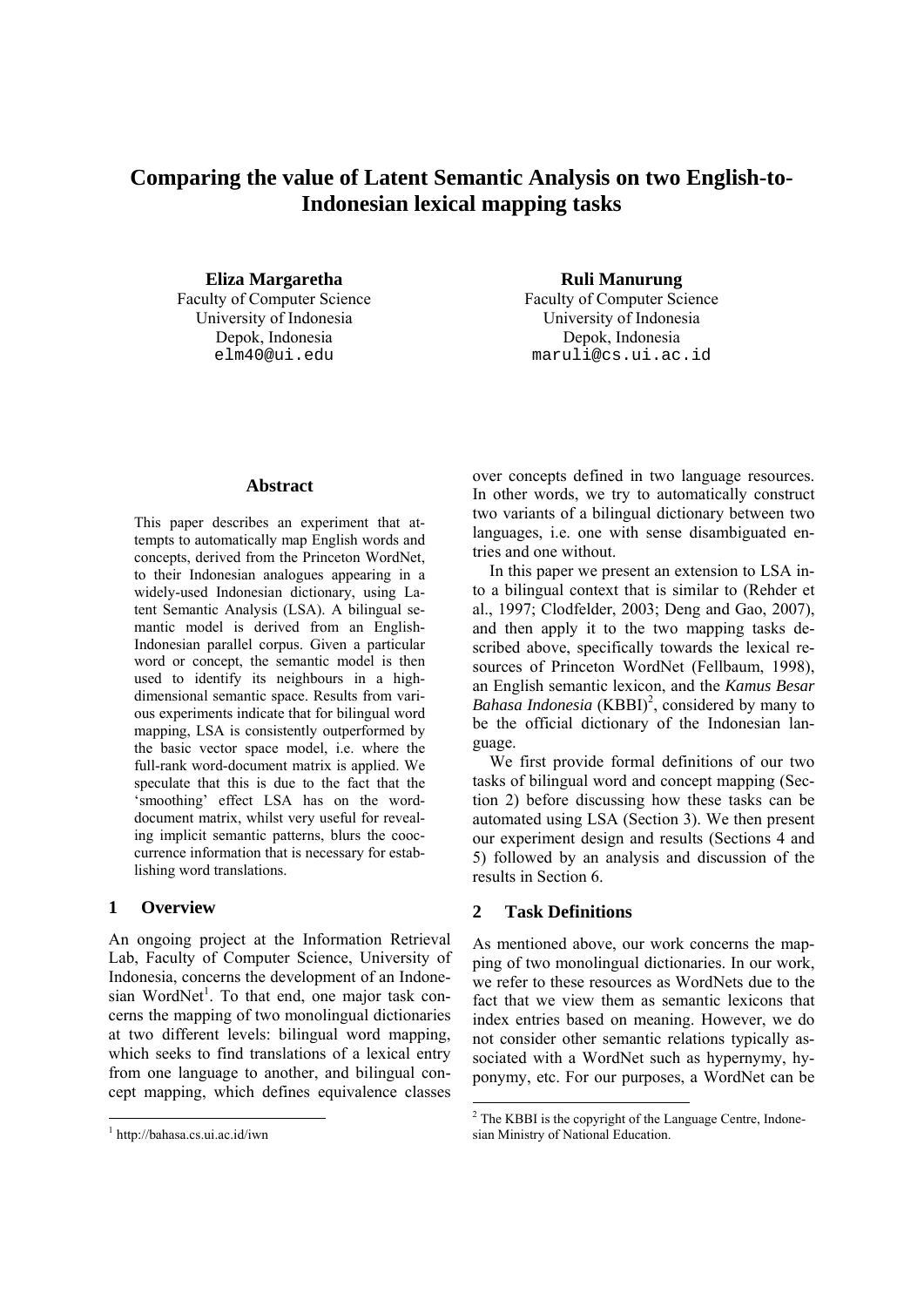formally defined as a 4-tuple  $(C, W, \chi, \omega)$  as follows:

- A concept  $c \in C$  is a semantic entity, which represents a distinct, specific meaning. Each concept is associated with a gloss, which is a textual description of its meaning. For example, we could define two concepts,  $c_1$  and  $c_2$ , where the former is associated with the gloss "*a financial institution that accepts deposits and channels the money into lending activities*" and the latter with "*sloping land (especially the slope beside a body of water*".
- A word  $w \in W$  is an orthographic entity, which represents a word in a particular language (in the case of Princeton WordNet, English). For example, we could define two words,  $w_1$  and  $w_2$ , where the former represents the orthographic string *bank* and the latter represents *spoon*.
- A word may convey several different concepts. The function  $\chi: W \to P(C)$  returns all concepts conveyed by a particular word. Thus,  $\chi(w)$ , where  $w \in W$ , returns  $C_w \subset C$ , the set of all concepts that can be conveyed by w. Using the examples above,  $\chi(w_1) = \{c_1, c_2\}$ .
- Conversely, a concept may be conveyed by several words. The function  $\omega: C \to P(w)$  returns all words that can convey a particular

concept. Thus,  $\omega(c)$ , where  $c \in \mathcal{C}$ , returns  $W_c \subset W$ , the set of all words that convey c. Using the examples above,  $\omega(c_1) = \omega(c_2) =$  $\{w_1\}$ .

We can define different WordNets for different languages, e.g.  $N^e = (C^e, T^e, \chi^e, \omega^e)$  and  $N^{i} = (C^{i}, T^{i}, \chi^{i}, \omega^{i})$ . We also introduce the notation  $w_i^x$  to denote word *i* in  $W^x$  and  $c_j^x$  to denote concept  $j$  in  $C^x$ . For the sake of our discussion, we will assume  $N^e$  to be an English WordNet, and  $N^i$ to be an Indonesian WordNet.

If we make the assumption that concepts are language independent,  $N^e$  and  $N^i$  should theoretically share the same set of universal concepts,  $C$ . In practice, however, we may have two WordNets with different conceptual representations, hence the distinction between  $C<sup>e</sup>$  and  $C<sup>i</sup>$ . We introduce the relation  $E: C^e \times C^i$  to denote the explicit mapping of equivalent concepts in  $\mathcal{C}^e$  and  $\mathcal{C}^i$ .

We now describe two tasks that can be performed between  $N^e$  and  $N^i$ , namely bilingual concept mapping and bilingual word mapping.

The task of bilingual concept mapping is essentially the establishment of the concept equivalence relation E. For example, given the example concepts in Table 1, bilingual concept mapping seeks to establish  $E = \{ (c_1^e, c_1^i), (c_1^e, c_2^i), (c_2^e, c_3^i), (c_3^e, c_4^i), (c_4^e, c_5^i), (c_5^e, c_6^i), (c_6^e, c_7^i), (c_7^e, c_8^i), (c_8^e, c_9^i), (c_9^e, c_9^i), (c_9^e, c_9^i), (c_9^e, c_9^i), (c_9^e, c_9^i), (c_9^e, c_9^i), (c_9^e, c_9^i), (c_9^e, c$  $c_4^e$ }.

| Concept            | Word                  | <b>Gloss</b>                                                                                                                                                                                                                      | <b>Example</b>                                                                                                                     |
|--------------------|-----------------------|-----------------------------------------------------------------------------------------------------------------------------------------------------------------------------------------------------------------------------------|------------------------------------------------------------------------------------------------------------------------------------|
| $c_1^e$            | $w_{time}^e$          | an instance or single occasion for some event                                                                                                                                                                                     | "this <b>time</b> he succeeded"                                                                                                    |
| $\overline{c_2^e}$ | $\bar{w_{time}^e}$    | a suitable moment                                                                                                                                                                                                                 | "it is time to go"                                                                                                                 |
| $c_3^e$            | $w_{time}^e$          | a reading of a point in time as given by a clock (a word<br>signifying the frequency of an event)                                                                                                                                 | "do you know what <b>time</b> it is?"                                                                                              |
| $c_1^i$            | $w_{kali}^i$          | kata untuk menyatakan kekerapan tindakan (a word<br>signifying a particular instance of an ongoing series of<br>events)                                                                                                           | "dalam satu minggu ini, dia sudah empat<br><b>kali</b> datang ke rumahku" (this past week,<br>she has come to my house four times) |
| $c_2^i$            | $\mathrm{w}_{kali}^l$ | kata untuk menyatakan salah satu waktu terjadinya<br>peristiwa yg merupakan bagian dari rangkaian peristiwa yg<br>pernah dan masih akan terus terjadi (a word signifying a<br>particular instance of an ongoing series of events) | "untuk kali ini ia kena batunya" (this time<br>he suffered for his actions)                                                        |
| $c_3^i$            | $w_{\text{waktu}}^i$  | saat yg tertentu untuk melakukan sesuatu (a specific time to<br>be doing something)                                                                                                                                               | "waktu makan" (eating time)                                                                                                        |
| $c_4^i$            | $w_{jam}^i$           | saat tertentu, pada arloji jarumnya yg pendek menunjuk<br>angka tertentu dan jarum panjang menunjuk angka 12 (the<br>point in time when the short hand of a clock points to a<br>certain hour and the long hand points to 12)     | "ia bangun <b>jam</b> lima pagi" (she woke up at<br>five $o$ 'clock)                                                               |
| $c_5^i$            | $w_{kali}^i$          | sebuah sungai yang kecil (a small river)                                                                                                                                                                                          | "air di <b>kali</b> itu sangat keruh" (the water in<br><i>that small river is very murky</i> )                                     |

**Table 1. Sample Concepts in**  $\mathcal{C}^e$  **and**  $\mathcal{C}^i$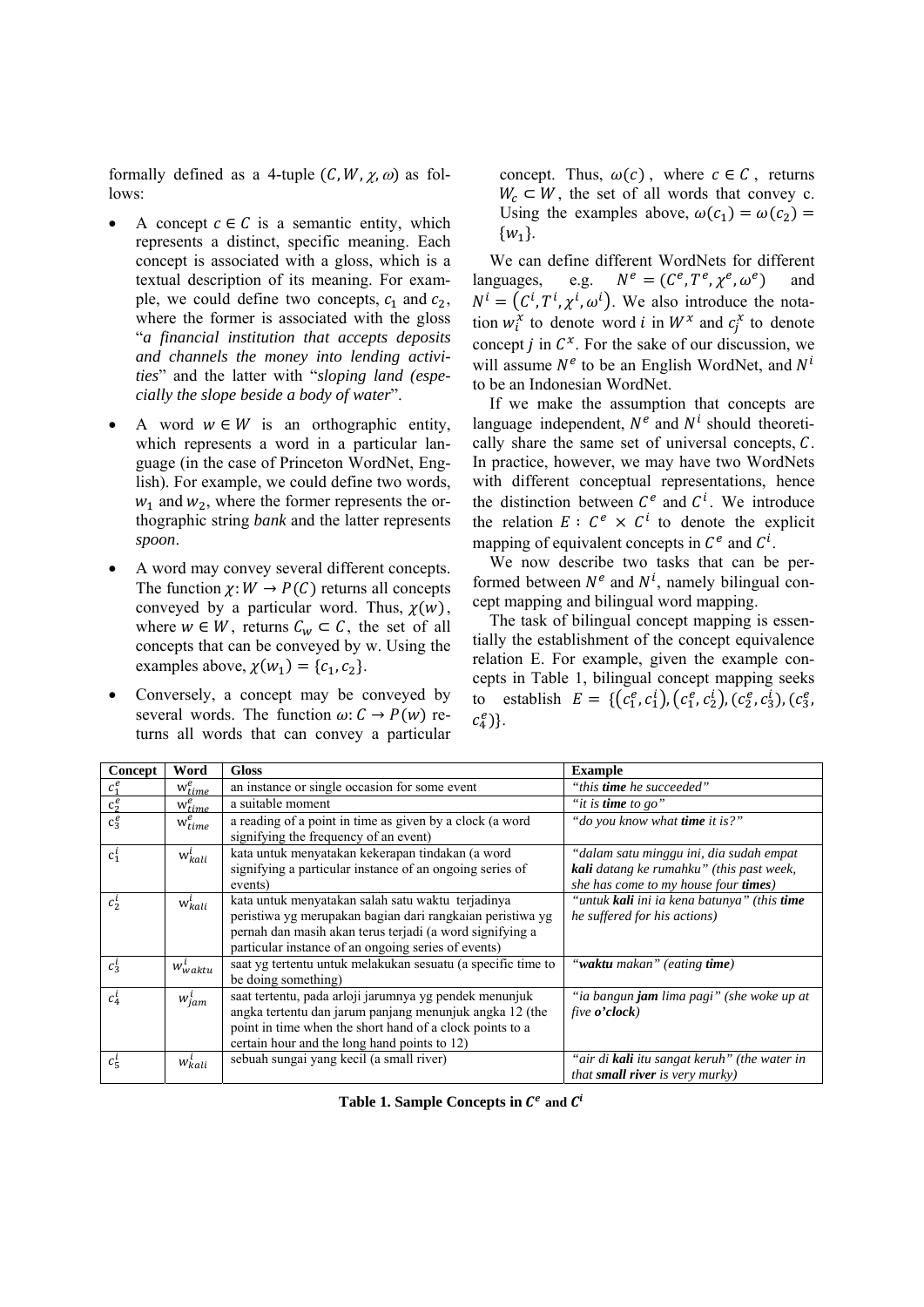The task of bilingual word mapping is to find, given word  $w_x^e \in W^e$ , the set of all its plausible translations in  $W^i$ , regardless of the concepts being conveyed. We can also view this task as computing the union of the set of all words in  $W<sup>i</sup>$  that convey the set of all concepts conveyed by  $w_x^e$ . Formally, we compute the set  $\{w_y^i : w_y^i \in \omega^i(c^i) \}$  where  $(c^e, c^i) \in E$  and  $c^e \in \chi^e(w_x^e)$ .

For example, in Princeton WordNet, given  $w_{time}^{e}$  (i.e. the English orthographic form time),  $\chi^e(w_{time}^e)$  returns more than 15 different concepts, among others  $\{c_1^e, c_2^e, c_3^e\}$  (see Table 1).

In Indonesian, assuming the relation *E* as defined above, the set of words that convey  $c_1^i$ , i.e.  $\omega^{i}(c_1^i)$ , includes  $w_{kali}^i$  (as in "kali ini dia berhasil" = "this time she succeeded").

On the other hand,  $\omega^i(c_3^i)$  may include  $w_{waktu}^i$ (as in "ini waktunya untuk pergi"  $=$  "it is time to go") and  $w_{saat}^{i}$  (as in "sekarang saatnya menjual  $sahan'' = "now is the time to sell shares"), and$ lastly,  $\omega^{i}(c_4^i)$  may include  $w_{jam}^i$  (as in "apa anda tahu jam berapa sekarang?" = "do you know what time it is now?").

Thus, the bilingual word mapping task seeks to compute, for the English word  $w_{time}^e$ , the set of Indonesian words  $\{w_{kali}^i, w_{waktu}^i, w_{saat}^i, w_{jam}^i, ...\}$ . Note that each of these Indonesian words may convey different concepts, e.g.  $\chi^i(w_{kali}^i)$  may include  $c_5^i$  in Table 1.

# **3 Automatic mapping using Latent Semantic Analysis**

Latent semantic analysis, or simply LSA, is a method to discern underlying semantic information from a given corpus of text, and to subsequently represent the contextual meaning of the words in the corpus as a vector in a high-dimensional semantic space (Landauer et al., 1998). As such, LSA is a powerful method for word sense disambiguation.

The mathematical foundation of LSA is provided by the Singular Value Decomposition, or SVD. Initially, a corpus is represented as an  $n \times m$ word-passage matrix  $M$ , where cell  $[n, m]$ represents the occurrence of the  $n$ -th word in the  $m$ -th passage. Thus, each row of  $M$  represents a word and each column represents a passage. The SVD is then applied to  $M$ , decomposing it such

that  $M = USV<sup>T</sup>$ , where U is an  $m \times m$  matrix of left singular vectors,  $V^T$  is an  $n \times n$  matrix of right singular vectors, and  $\Sigma$  is an  $n \times m$  matrix containing the singular values of  $M$ .

Crucially, this decomposition factors  $M$  using an orthonormal basis that produces an optimal reduced rank approximation matrix (Kalman, 1996). By reducing dimensions of the matrix irrelevant information and noise are removed. The optimal rank reduction yields useful induction of implicit relations. However, finding the optimal level of rank reduction is an empirical issue.

LSA can be applied to exploit a parallel corpus to automatically perform bilingual word and concept mapping. We define a parallel corpus *P* as a set of pairs  $p = (d_e, d_i)$ , where  $d_e$  is a document written in the language of  $N^e$ , and  $d_i$  is its translation in the language of  $N^i$ .

Intuitively, we would expect that if two words  $w_x^e$  and  $w_x^i$  consistently occur in documents that are translations of each other, but not in other documents, that they would at the very least be semantically related, and possibly even be translations of each other. For instance, imagine a parallel corpus consisting of news articles written in English and Indonesian: in English articles where the word *Japan* occurs, we would expect the word *Jepang* to occur in the corresponding Indonesian articles.

This intuition can be represented in a worddocument matrix as follows: let  $M_E$  be a worddocument matrix of  $m$  English documents and  $n_E$ English words, and  $M_l$  be a word-document matrix of  $m$  Indonesian documents and  $n<sub>l</sub>$  Indonesian words. The documents are arranged such that, for  $1 \le j \le m$ , the English document represented by column  $j$  of  $M_E$  and the Indonesian document represented by column *j* of  $M_t$  form a pair of translations. Since they are translations, we can view them as occupying exactly the same point in semantic space, and could just as easily view column ݆ of both matrices as representing the union, or concatenation, of the two articles.

Consequently, we can construct the bilingual word-document matrix

$$
M = \begin{bmatrix} M_E \\ M_I \end{bmatrix}
$$

which is an  $(n_F + n_I) \times m$  matrix where cell  $[i, j]$ contains the number of occurrences of word  $i$  in article  $j$ . Row  $i$  forms the semantic vector of, for  $i \leq n_E$ , an English word, and for  $i > n_E$ , an Indo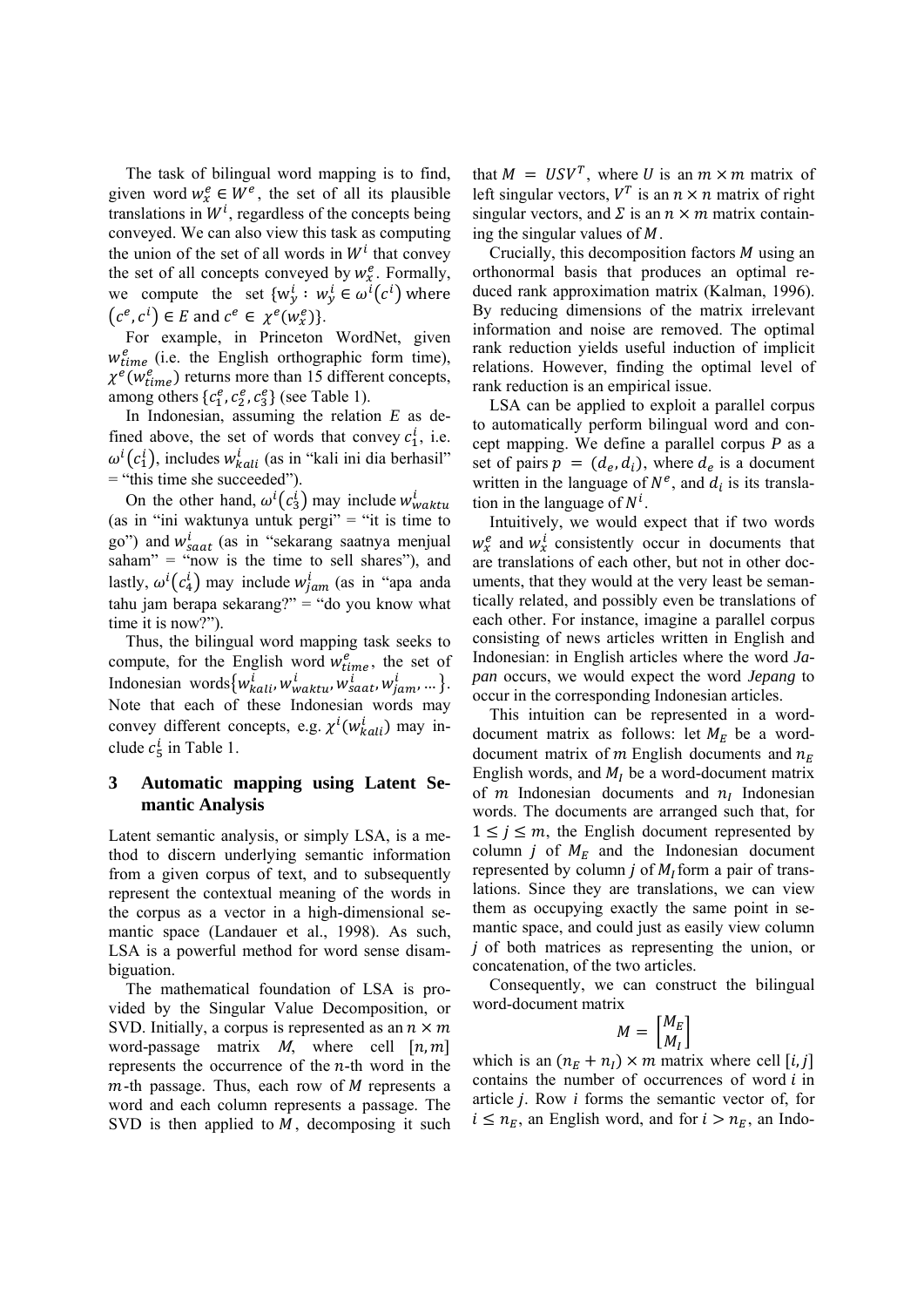nesian word. Conversely, column  $j$  forms a vector representing the English and Indonesian words appearing in translations of document *j*.

This approach is similar to that of (Rehder et al., 1997; Clodfelder, 2003; Deng and Gao, 2007). The SVD process is the same, while the usage is different. For example, (Rehder et al., 1997) employ SVD for cross language information retrieval. On the other hand, we use it to accomplish word and concept mappings.

LSA can be applied to this bilingual worddocument matrix. Computing the SVD of this matrix and reducing the rank should unearth implicit patterns of semantic concepts. The vectors representing English and Indonesian words that are closely related should have high similarity; word translations more so.

To approximate the bilingual word mapping task, we compare the similarity between the semantic vectors representing words in  $W^e$  and  $W^i$ . Specifically, for the first  $n_E$  rows in  $M$  which represent words in  $W<sup>e</sup>$ , we compute their similarity to each of the last  $n_l$  rows which represent words in  $W<sup>i</sup>$ . Given a large enough corpus, we would expect all words in  $W^e$  and  $W^i$  to be represented by rows in  $M$ .

To approximate the bilingual concept mapping task, we compare the similarity between the semantic vectors representing concepts in  $\mathcal{C}^e$  and  $\mathcal{C}^i$ . These vectors can be approximated by first constructing a set of textual context representing a concept  $c$ . For example, we can include the words in  $\omega(c)$  together with the words from its gloss and example sentences. The semantic vector of a concept is then a weighted average of the semantic vectors of the words contained within this context set, i.e. rows in  $M$ . Again, given a large enough corpus, we would expect enough of these context words to be represented by rows in M to form an adequate semantic vector for the concept  $c$ .

# **4 Experiments**

### **4.1 Existing Resources**

For the English lexicon, we used the most current version of WordNet (Fellbaum, 1998), version  $3.0<sup>3</sup>$ . For each of the 117659 distinct synsets, we only use the following data: the set of words belonging to the synset, the gloss, and example sentences, if any. The union of these resources yields a set 169583 unique words.

For the Indonesian lexicon, we used an electronic version of the KBBI developed at the University of Indonesia. For each of the 85521 distinct word sense definitions, we use the following data: the list of sublemmas, i.e. inflected forms, along with gloss and example sentences, if any. The union of these resources yields a set of 87171 unique words.

Our main parallel corpus consists of 3273 English and Indonesian article pairs taken from the ANTARA news agency. This collection was developed by Mirna Adriani and Monica Lestari Paramita at the Information Retrieval Lab, University of Indonesia<sup>4</sup>.

A bilingual English-Indonesia dictionary was constructed using various online resources, including a handcrafted dictionary by Hantarto Widjaja<sup>5</sup>, kamus.net, and Transtool v6.1, a commercial translation system. In total, this dictionary maps 37678 unique English words to 60564 unique Indonesian words.

# **4.2 Bilingual Word Mapping**

Our experiment with bilingual word mapping was set up as follows: firstly, we define a collection of article pairs derived from the ANTARA collection, and from it we set up a bilingual word-document matrix (see Section 3). The LSA process is subsequently applied on this matrix, i.e. we first compute the SVD of this matrix, and then use it to compute the optimal  $k$ -rank approximation. Finally, based on this approximation, for a randomly chosen set of vectors representing English words, we compute the  $n$  nearest vectors representing the  $n$  most similar Indonesian words. This is conventionally computed using the cosine of the angle between two vectors.

Within this general framework, there are several variables that we experiment with, as follows:

• **Collection size**. Three subsets of the parallel corpus were randomly created: *P100* contains 100 article pairs, *P500* contains 500 article pairs, and *P1000* contains 1000 article pairs. Each subsequent subset wholly contains the previous subsets, i.e.  $P_{100} \subset P_{500} \subset P_{1000}$ .

<sup>&</sup>lt;sup>3</sup> More specifically, the SQL version available from http://wnsqlbuilder.sourceforge.net

<sup>4</sup> publication forthcoming

<sup>5</sup> http://hantarto.definitionroadsafety.org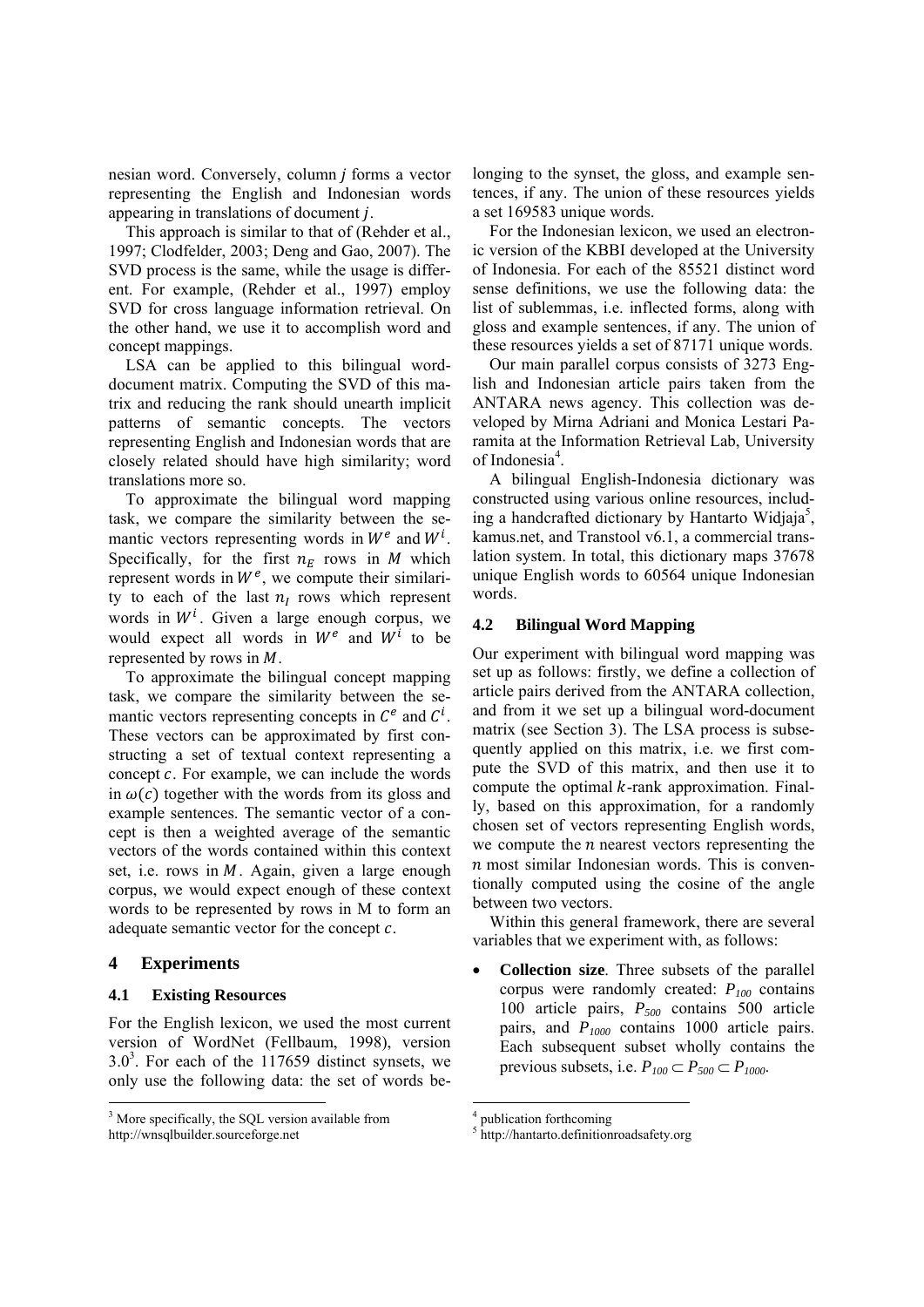- **Rank reduction**. For each collection, we applied LSA with different degrees of rank approximation, namely 10%, 25%, and 50% the number of dimensions of the original collection. Thus, for  $P_{100}$  we compute the 10, 25, and 50-rank approximations, for *P500* we compute the 50, 125, and 250-rank approximations, and for *P1000* we compute the 100, 250, and 500 rank approximations.
- **Removal of stopwords**. Stopwords are words that appear numerously in a text, thus are assumed as insignificant to represent the specific context of the text. It is a common technique used to improve performance of information retrieval systems. It is applied in preprocessing the collections, i.e. removing all instances of the stopwords in the collections before applying LSA.
- **Weighting**. Two weighting schemes, namely TF-IDF and Log-Entropy, were applied to a word-document matrix separately.
- **Mapping Selection**. For computing the precision and recall values, we experimented with the number of mapping results to consider: the top 1, 10, 50, and 100 mappings based on similarity were taken.

| film          | 0.814 | pembebanan | 0.973 |
|---------------|-------|------------|-------|
| filmnya       | 0.698 | kijang     | 0.973 |
| sutradara     | 0.684 | halmahera  | 0.973 |
| garapan       | 0.581 | alumina    | 0.973 |
| perfilman     | 0.554 | terjadwal  | 0.973 |
| penayangan    | 0.544 | viskositas | 0.973 |
| kontroversial | 0.526 | tabel      | 0.973 |
| koboi         | 0.482 | royalti    | 0.973 |
| irasional     | 0.482 | reklamasi  | 0.973 |
| frase         | 0.482 | penyimpan  | 0.973 |
| (a)           |       | b          |       |

#### **Table 2. The Most 10 Similar Indonesian Words for the English Words (a) Film and (b) Billion**

As an example, Table 2 presents the results of mapping  $w_{film}^e$  and  $w_{billion}^e$ , i.e. the two English words *film* and *billion*, respectively to their Indonesian translations, using the  $P_{1000}$  training collection with 500-rank approximation. No weighting was applied. The former shows a successful mapping, while the latter shows an unsuccessful one. Bilingual LSA correctly maps  $w_{film}^e$  to its translation,  $w_{film}^{i}$ , despite the fact that they are treated as separate elements, i.e. their shared orthography is

completely coincidental. Additionally, the other Indonesian words it suggests are semantically related, e.g. *sutradara* (director), *garapan* (creation), *penayangan* (screening), etc. On the other hand, the suggested word mappings for  $w_{billion}^e$  are incorrect, and the correct translation, *milyar*, is missing. We suspect this may be due to several factors. Firstly, *billion* does not by itself invoke a particular semantic frame, and thus its semantic vector might not suggest a specific conceptual domain. Secondly, *billion* can sometimes be translated numerically instead of lexically. Lastly, this failure may also be due to the lack of data: the collection is simply too small to provide useful statistics that represent semantic context. Similar LSA approaches are commonly trained on collections of text numbering in the tens of thousands of articles.

Note as well that the absolute vector cosine values do not accurately reflect the correctness of the word translations. To properly assess the results of this experiment, evaluation against a gold standard is necessary. This is achieved by comparing its precision and recall against the Indonesian words returned by the bilingual dictionary, i.e. how isomorphic is the set of LSA-derived word mappings with a human-authored set of word mappings?

We provide a baseline as comparison, which computes the nearness between English and Indonesian words on the original word-document occurrence frequency matrix. Other approaches are possible, e.g. mutual information (Sari, 2007).

Table 3(a)-(e) shows the different aspects of our experiment results by averaging the other variables. Table 3(a) confirms our intuition that as the collection size increases, the precision and recall values also increase. Table 3(b) presents the effects of rank approximation. It shows that the higher the rank approximation percentage, the better the mapping results. Note that a rank approximation of 100% is equal to the FREQ baseline of simply using the full-rank word-document matrix for computing vector space nearness. Table  $3(c)$ suggests that stopwords seem to help LSA to yield the correct mappings. It is believed that stopwords are not bounded by semantic domains, thus do not carry any semantic bias. However, on account of the small size of the collection, in coincidence, stopwords, which consistently appear in a specific domain, may carry some semantic information about the domain. Table 3(d) compares the mapping results in terms of weighting usage. It sug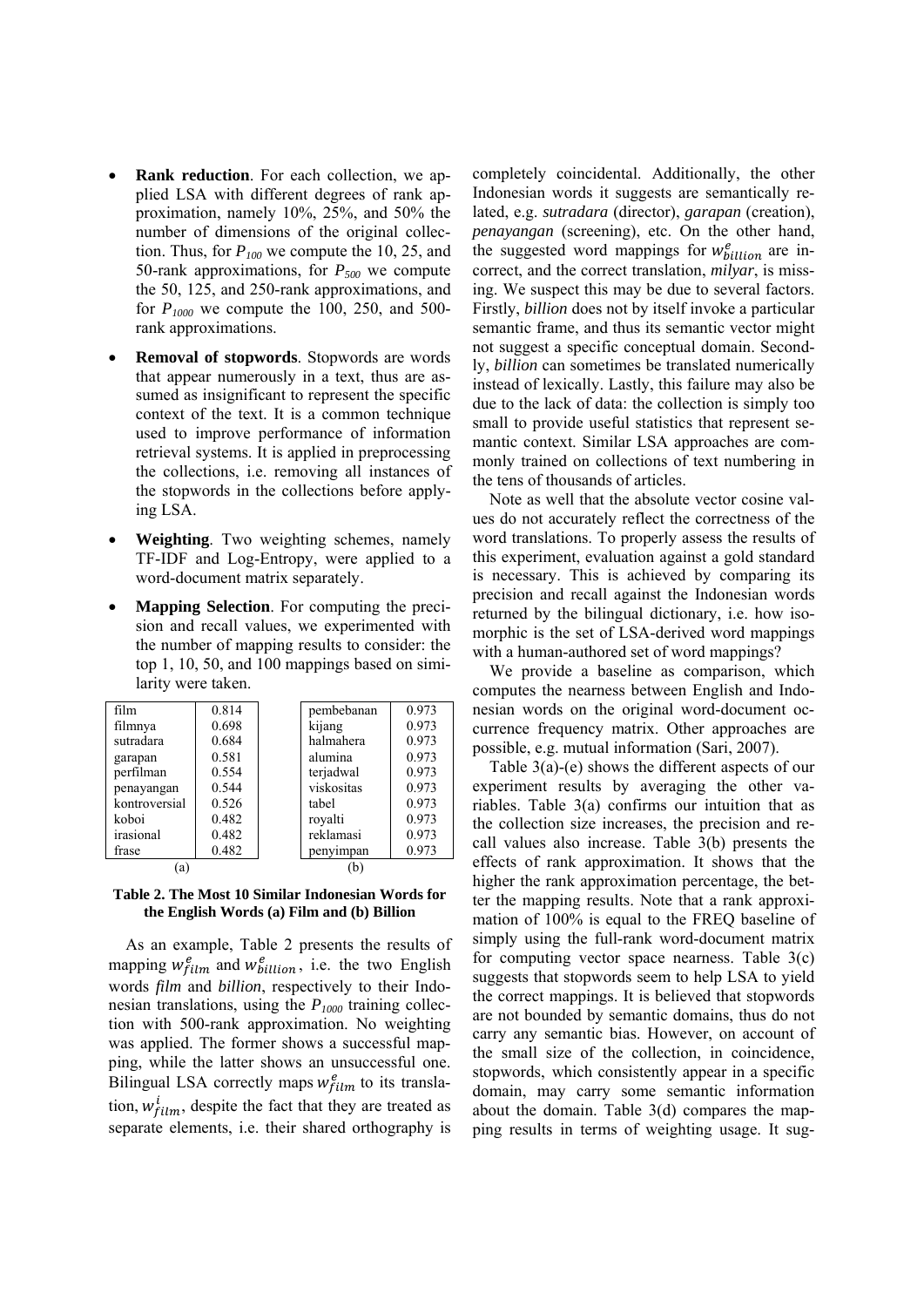gests that weighting can improve the mappings. Additionally, Log-Entropy weighting yields the highest results. Table 3(e) shows the comparison of mapping selections. As the number of translation pairs selected increases, the precision value decreases. On the other hand, as the number of translation pairs selected increases, the possibility to find more pairs matching the pairs in bilingual dictionary increases. Thus, the recall value increases as well.

|                        | <b>FREO</b>               |        | <b>LSA</b> |        |  |  |  |
|------------------------|---------------------------|--------|------------|--------|--|--|--|
| <b>Collection Size</b> | P                         | R      | P          | R      |  |  |  |
| $P_{100}$              | 0.0668                    | 0.1840 | 0.0346     | 0.1053 |  |  |  |
| $P_{500}$              | 0.1301                    | 0.2761 | 0.0974     | 0.2368 |  |  |  |
| $P_{1000}$             | 0.1467                    | 0.2857 | 0.1172     | 0.2603 |  |  |  |
| (a)                    |                           |        |            |        |  |  |  |
|                        | <b>Rank Approximation</b> |        |            |        |  |  |  |
|                        | 10%                       |        |            |        |  |  |  |
| 25%                    | 0.0845                    | 0.2070 |            |        |  |  |  |
|                        | 50%                       |        |            |        |  |  |  |
| 100%                   | 0.1009                    | 0.2285 |            |        |  |  |  |

|                  |        | <b>FREO</b> | LSA    |        |  |  |  |
|------------------|--------|-------------|--------|--------|--|--|--|
| <b>Stopwords</b> |        |             | р      |        |  |  |  |
| <b>Contained</b> | 0.1108 | 0.2465      | 0.0840 | 0.2051 |  |  |  |
| <b>Removed</b>   | 0.1138 | 0.2440      | 0.0822 | 0.1964 |  |  |  |
| l c              |        |             |        |        |  |  |  |

(b)

|                        |        | <b>FREO</b> | <b>LSA</b> |        |  |  |  |
|------------------------|--------|-------------|------------|--------|--|--|--|
| <b>Weighting Usage</b> | р<br>R |             | Р          | R      |  |  |  |
| No Weighting           | 0.1009 | 0.2285      | 0.0757     | 0.1948 |  |  |  |
| Log-Entropy            | 0.1347 | 0.2753      | 0.1041     | 0.2274 |  |  |  |
| TF-IDF                 | 0.1013 | 0.2319      | 0.0694     | 0.1802 |  |  |  |

(d)

| <b>Mapping</b>    |        | <b>FREO</b> | LSA    |        |  |  |
|-------------------|--------|-------------|--------|--------|--|--|
| <b>Selection</b>  | P      | R           |        | R      |  |  |
| Top 1             | 0.3758 | 0.1588      | 0.2380 | 0.0987 |  |  |
| Top 10            | 0.0567 | 0.2263      | 0.0434 | 0.1733 |  |  |
| Top <sub>50</sub> | 0.0163 | 0.2911      | 0.0133 | 0.2338 |  |  |
| <b>Top 100</b>    | 0.0094 | 0.3183      | 0.0081 | 0.2732 |  |  |
| e                 |        |             |        |        |  |  |

# **Table 3. Results of bilingual word mapping comparing (a) collection size, (b) rank approximation, (c) removal of stopwords, (d) weighting schemes, and (e) mapping selection**

Most interestingly, however, is the fact that the FREQ baseline, which uses the basic vector space model, consistently outperforms LSA.

# **4.3 Bilingual Concept Mapping**

Using the same resources from the previous expe-

riment, we ran an experiment to perform bilingual concept mapping by replacing the vectors to be compared with semantic vectors for concepts (see Section 3). For concept  $c^e \in C^e$ , i.e. a WordNet synset, we constructed a set of textual context as the union of  $\omega(\mathfrak{c})$ , the set of words in the gloss of  $c<sup>e</sup>$ , and the set of words in the example sentences associated with  $c^e$ . To represent our intuition that the words in  $\omega(c)$  played more of an important role in defining the semantic vector than the words in the gloss and example, we applied a weight of 60%, 30%, and 10% to the three components, respectively. Similarly, a semantic vector representing a concept  $c^i \in C^i$ , i.e. an Indonesian word sense in the KBBI, was constructed from a textual context set composed of the sublemma, the definition, and the example of the word sense, using the same weightings. We only average word vectors if they appear in the collection (depending on the experimental variables used).

We formulated an experiment which closely resembles the word sense disambiguation problem: given a WordNet synset, the task is to select the most appropriate Indonesian sense from a subset of senses that have been selected based on their words appearing in our bilingual dictionary. These specific senses are called suggestions. Thus, instead of comparing the vector representing *communication* with every single Indonesian sense in the KBBI, in this task we only compare it against suggestions with a limited range of sublemmas, e.g. *komunikasi*, *perhubungan*, *hubungan*, etc.

This setup is thus identical to that of an ongoing experiment here to manually map WordNet synsets to KBBI senses. Consequently, this facilitates assessment of the results by computing the level of agreement between the LSA-based mappings with human annotations.

To illustrate, Table 4(a) and 4(b) presents a successful and unsuccessful example of mapping a WordNet synset. For each example we show the synset ID and the ideal textual context set, i.e. the set of words that convey the synset, its gloss and example sentences. We then show the actual textual context set with the notation  $\{\{X\}, \{Y\}, \{Z\}\},$ where  $X$ ,  $Y$ , and  $Z$  are the subset of words that appear in the training collection. We then show the Indonesian word sense deemed to be most similar. For each sense we show the vector similarity score, the KBBI ID and its ideal textual context set, i.e. the sublemma, its definition and example sen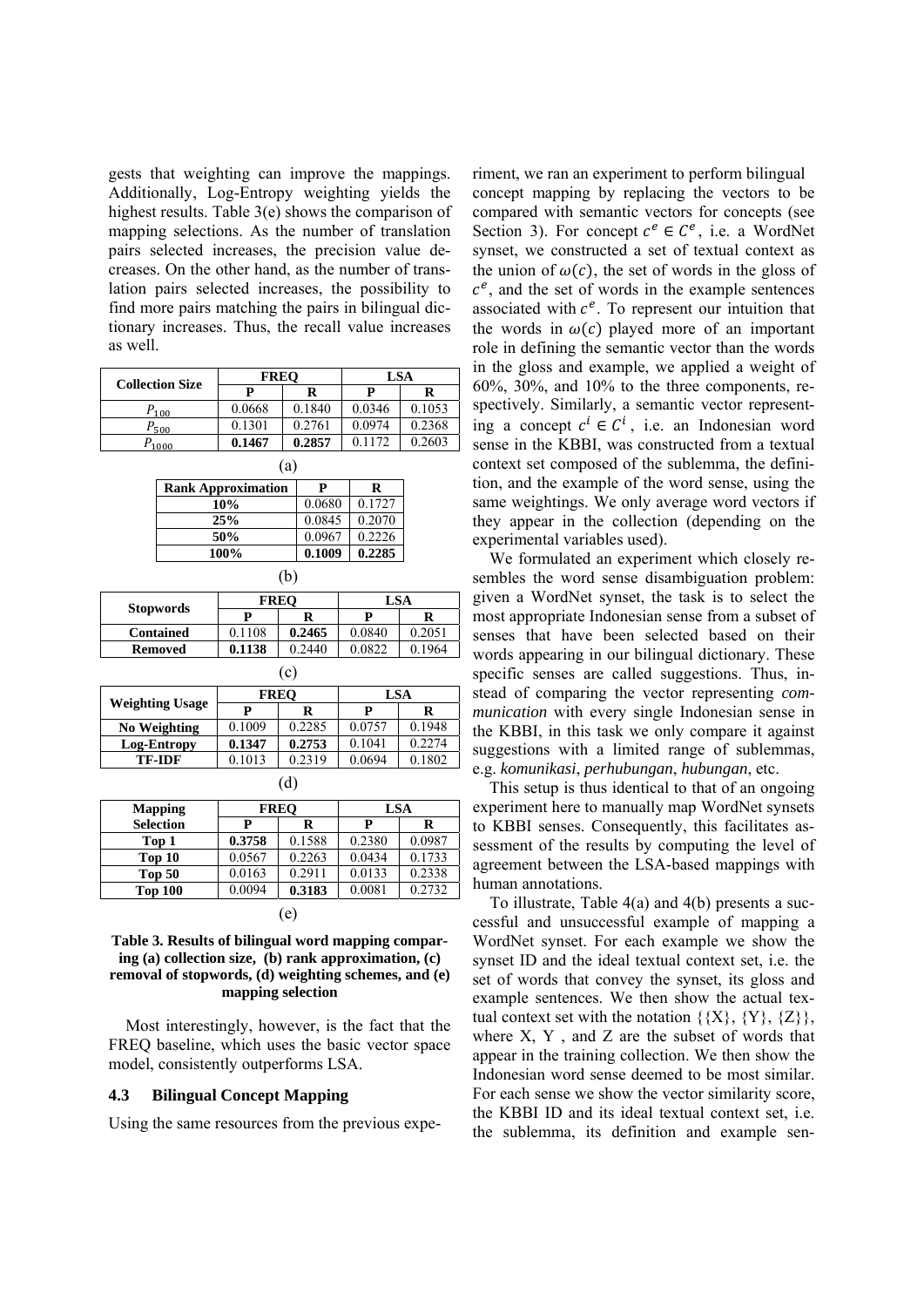tences. We then show the actual textual context set with the same notation as above.

**WordNet Synset ID**: 100319939, **Words**: chase, following, pursual, pursuit, **Gloss**: the act of pursuing in an effort to overtake or capture, **Example**: the culprit started to run and the cop took off in pursuit, **Textual context set**: {{following, chase}, {the, effort, of, to, or, capture, in, act, pursuing, an}, {the, off, took, to, run, in, culprit, started, and}}

**KBBI ID**: k39607 - **Similarity**: 0.804, **Sublemma**: mengejar, **Definition**: berlari untuk menyusul menangkap dsb memburu, **Example**: ia berusaha mengejar dan menangkap saya, **Textual context set**: {{mengejar}, {memburu, berlari, menangkap, untuk, menyusul},{berusaha, dan, ia, mengejar, saya, menangkap}}

(a)

**WordNet synset ID**: 201277784, **Words**: crease, furrow, wrinkle

**Gloss**: make wrinkled or creased, **Example**: furrow one's brow,

**Textual context set**: {{}, {or, make}, {s, one}}

**KBBI ID**: k02421 - **Similarity**: 0.69, **Sublemma**: alur, **Definition**: jalinan peristiwa dl karya sastra untuk mencapai efek tertentu pautannya dapat diwujudkan oleh hubungan temporal atau waktu dan oleh hubungan kausal atau sebab-akibat, **Example**: (none), **Textual context set**: {{alur}, {oleh, dan, atau, jalinan, peristiwa, diwujudkan, efek, dapat, karya, hubungan, waktu, mencapai, untuk, tertentu}, {}}

#### $(h)$

#### **Table 4. Example of (a) Successful and (b) Unsuccessful Concept Mappings**

In the first example, the textual context sets from both the WordNet synset and the KBBI senses are fairly large, and provide sufficient context for LSA to choose the correct KBBI sense. However, in the second example, the textual context set for the synset is very small, due to the words not appearing in the training collection. Furthermore, it does not contain any of the words that truly convey the concept. As a result, LSA is unable to identify the correct KBBI sense.

For this experiment, we used the  $P_{1000}$  training collection. The results are presented in Table 5. As a baseline, we select three random suggested Indonesian word senses as a mapping for an English word sense. The reported random baseline in Table 5 is an average of 10 separate runs. Another baseline was computed by comparing English common-based concepts to their suggestion based on a full rank word-document matrix. Top 3 Indonesian concepts with the highest similarity values are designated as the mapping results. Subsequently, we compute the Fleiss kappa (Fleiss, 1971) of this result together with the human judgements.

The average level of agreement between the LSA mappings 10% and the human judges (0.2713) is not as high as between the human judges themselves (0.4831). Nevertheless, in general it is better than the random baseline (0.2380) and frequency baseline (0.2132), which suggests that LSA is indeed managing to capture some measure of bilingual semantic information implicit within the parallel corpus.

Furthermore, LSA mappings with 10% rank approximation yields higher levels of agreement than LSA with other rank approximations. It is contradictory with the word mapping results where LSA with bigger rank approximations yields higher results (Section 4.2).

# **5 Discussion**

Previous works have shown LSA to contribute positive gains to similar tasks such as Cross Language Information Retrieval (Rehder et al., 1997). However, the bilingual word mapping results presented in Section 4.3 show the basic vector space model consistently outperforming LSA at that particular task, despite our initial intuition that LSA should actually improve precision and recall.

We speculate that the task of bilingual word mapping may be even harder for LSA than that of

|               |                | <b>Fleiss Kappa Values</b> |                            |                               |                                  |                               |                                  |
|---------------|----------------|----------------------------|----------------------------|-------------------------------|----------------------------------|-------------------------------|----------------------------------|
| <b>Judges</b> | <b>Synsets</b> | <b>Judges only</b>         | $Judges +$<br><b>RNDM3</b> | $Judges +$<br><b>FREQ Top</b> | Judges $+$<br>LSA $10\%$<br>Top3 | Judges $+$<br>LSA 25%<br>Top3 | $Judges +$<br>LSA $50\%$<br>Top3 |
| $\geq$ 2      | 144            | 0.4269                     | 0.1318                     | 0.1667                        | 0.1544                           | 0.1606                        | 0.1620                           |
| $\geq$ 3      | 24             | 0.4651                     | 0.2197                     | 0.2282                        | 0.2334                           | 0.2239                        | 0.2185                           |
| $\geq$ 4      |                | 0.5765                     | 0.3103                     | 0.2282                        | 0.3615                           | 0.3329                        | 0.3329                           |
| $\geq$ 5      |                | 0.4639                     | 0.2900                     | 0.2297                        | 0.3359                           | 0.3359                        | 0.3359                           |
| Average       |                | 0.4831                     | 0.2380                     | 0.2132                        | 0.2713                           | 0.2633                        | 0.2623                           |

**Table 5. Results of Concept Mapping**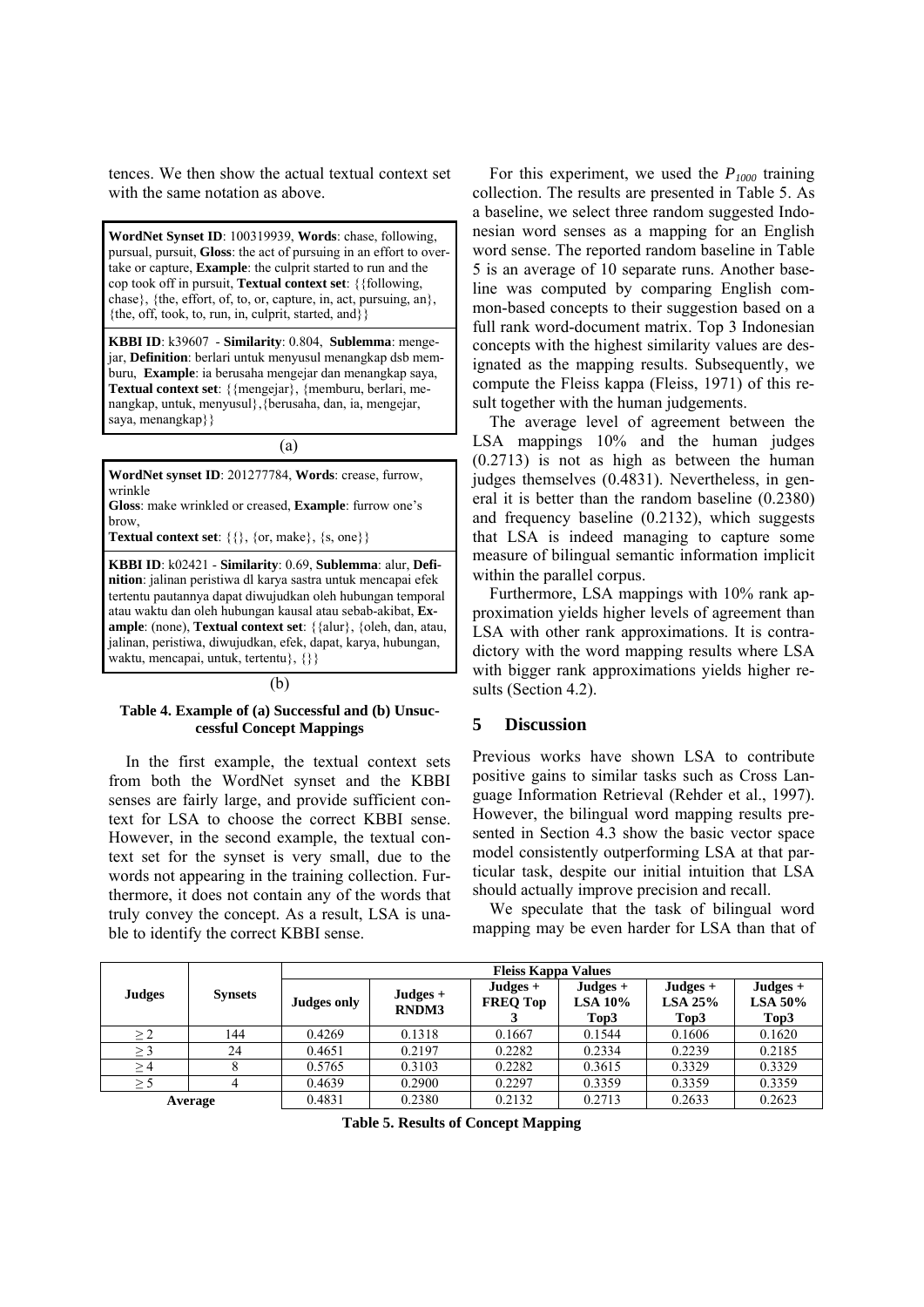bilingual concept mapping due to its finer alignment granularity. While concept mapping attempts to map a concept conveyed by a group of semantically related words, word mapping attempts to map a word with a specific meaning to its translation in another language.

In theory, LSA employs rank reduction to remove noise and to reveal underlying information contained in a corpus. LSA has a 'smoothing' effect on the matrix, which is useful to discover general patterns, e.g. clustering documents by semantic domain. Our experiment results, however, generally shows the frequency baseline, which employs the full rank word-document matrix, outperforming LSA.

We speculate that the rank reduction perhaps blurs some crucial details necessary for word mapping. The frequency baseline seems to encode more cooccurrence than LSA. It compares word vectors between English and Indonesian that contain pure frequency of word occurrence in each document. On the other hand, LSA encodes more semantic relatedness. It compares English and Indonesian word vectors containing estimates of word frequency in documents according to the context meaning. Since the purpose of bilingual word mapping is to obtain proper translations for an English word, it may be better explained as an issue of cooccurrence rather than semantic relatedness. That is, the higher the rate of cooccurrence between an English and an Indonesian word, the likelier they are to be translations of each other.

LSA may yield better results in the case of finding words with similar semantic domains. Thus, the LSA mapping results should be better assessed using a resource listing semantically related terms, rather than using a bilingual dictionary listing translation pairs. A bilingual dictionary demands more specific constraints than semantic relatedness, as it specifies that the mapping results should be the translations of an English word.

Furthermore, polysemous terms may become another problem for LSA. By rank approximation, LSA estimates the occurrence frequency of a word in a particular document. Since polysemy of English terms and Indonesian terms can be quite different, the estimations for words which are mutual translations can be different. For instance, *kali* and *waktu* are Indonesian translations for the English word *time*. However, *kali* is also the Indonesian translation for the English word *river*. Suppose *kali* and *time* appear frequently in documents about multiplication, but *kali* and *river* appear rarely in documents about river. Then, *waktu* and *time* appear frequently in documents about time. As a result, LSA may estimate *kali* with greater frequency in documents about multiplication and time, but with lower frequency in documents about river. The word vectors between *kali* and *river* may not be similar. Thus, in bilingual word mapping, LSA may not suggest *kali* as the proper translation for *river*. Although polysemous words can also be a problem for the frequency baseline, it merely uses raw word frequency vectors, the problem does not affect other word vectors. LSA, on the other hand, exacerbates this problem by taking it into account in estimating other word frequencies.

# **6 Summary**

We have presented a model of computing bilingual word and concept mappings between two semantic lexicons, in our case Princeton WordNet and the KBBI, using an extension to LSA that exploits implicit semantic information contained within a parallel corpus.

The results, whilst far from conclusive, indicate that that for bilingual word mapping, LSA is consistently outperformed by the basic vector space model, i.e. where the full-rank word-document matrix is applied, whereas for bilingual concept mapping LSA seems to slightly improve results. We speculate that this is due to the fact that LSA, whilst very useful for revealing implicit semantic patterns, blurs the cooccurrence information that is necessary for establishing word translations.

We suggest that, particularly for bilingual word mapping, a finer granularity of alignment, e.g. at the sentential level, may increase accuracy (Deng and Gao, 2007).

# **Acknowledgment**

The work presented in this paper is supported by an RUUI (*Riset Unggulan Universitas Indonesia*) 2007 research grant from DRPM UI (*Direktorat Riset dan Pengabdian Masyarakat Universitas Indonesia*). We would also like to thank Franky for help in software implementation and Desmond Darma Putra for help in computing the Fleiss kappa values in Section 4.3.